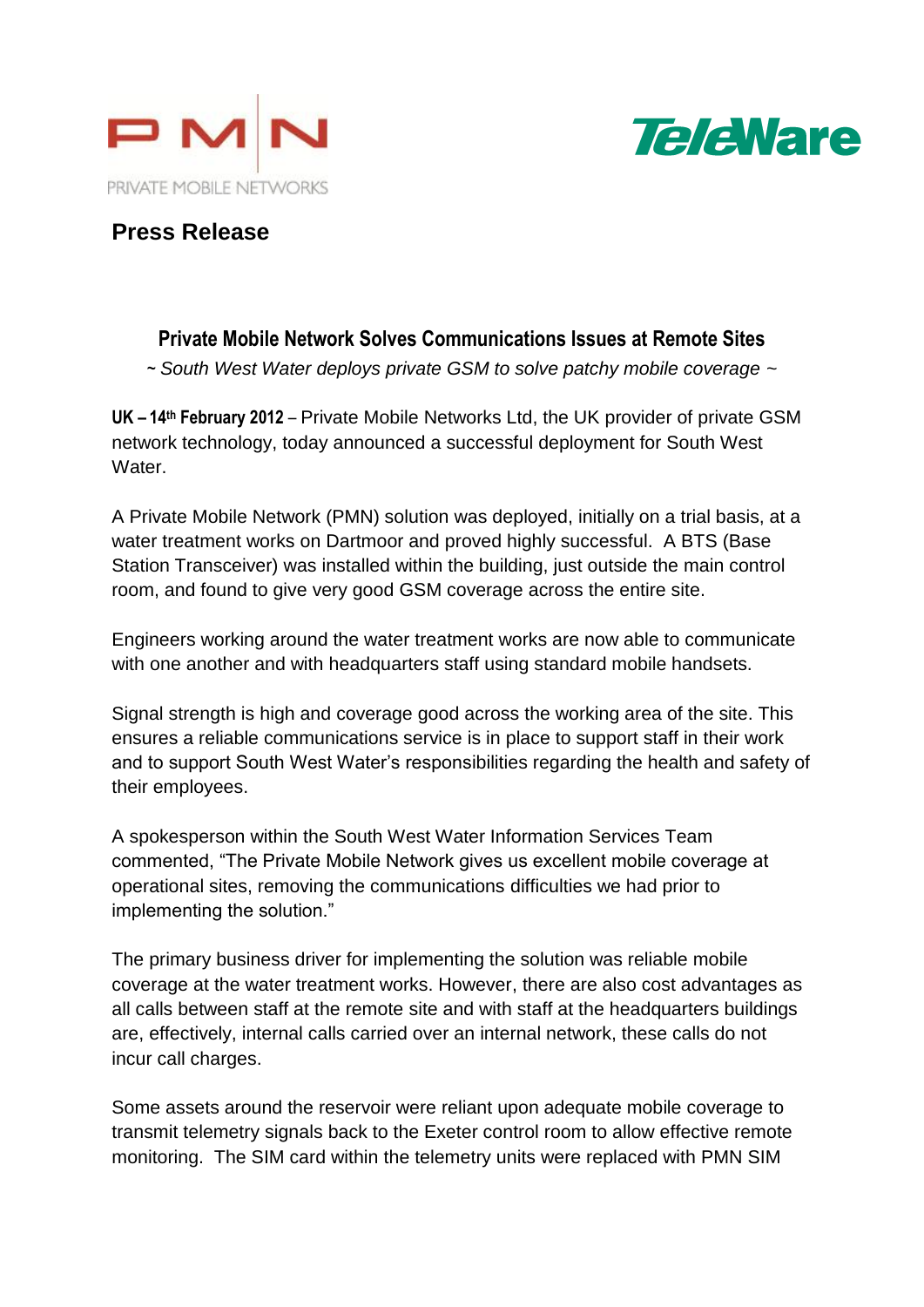cards in order to make use of the more reliable private GSM network and route traffic over the data link back to Exeter.

South West Water has many remote locations, some of which cover a very large area. Many of these sites are in mobile black spots. This makes it difficult for visiting engineers to communicate with one another or with head office staff, and poses a potential health and safety issue.

South West Water are now considering options to roll this solution out across other sites. A copy of the case study can be downloaded at [www.privatemobilenetworks.com/resources/case-studies/](http://www.privatemobilenetworks.com/resources/case-studies/)

### **About South West Water**

South West Water, part of the Pennon Group Plc, provides water and sewerage services to customers in Devon, Cornwall and small parts of Dorset and Somerset. There are 1.6 million residents in its operating area which spans nearly 4,300 square miles.

Each day South West Water supplies 363 mega litres (80 million gallons) of water to the region. The majority of the region's water supply comes from surface water sources such as reservoirs and river intakes. Local reservoirs are supported by three large strategic reservoirs. Groundwater sources, such as springs, wells and boreholes, account for 10% of its water supplies. Because of the topography of the region, they need 203 pumping stations to keep the water flowing.

### **About Private Mobile Networks (PMN)**

Private Mobile Networks provides private GSM network solutions for a variety of deployment scenarios including in-building coverage, remote sites, GSM infill situations and rapid deployment applications. PMN offers a viable alternative to DECT and PMR for in-building solutions and delivers fixed mobile convergence to business users. PMN is a TeleWare Group company.

[www.privatemobilenetworks.com](http://www.privatemobilenetworks.com/) [www.privatemobileoffice.com](http://www.privatemobileoffice.com/)

#### **For further information:** [info@privatemobilenetworks.com](mailto:info@privatemobilenetworks.com)

**Press Enquiries**, please contact:

Lesley Hansen, Group Marketing Director, TeleWare Plc Telephone: +44 (0) 1845 521102 E-mail: lesley.hansen@teleware.com